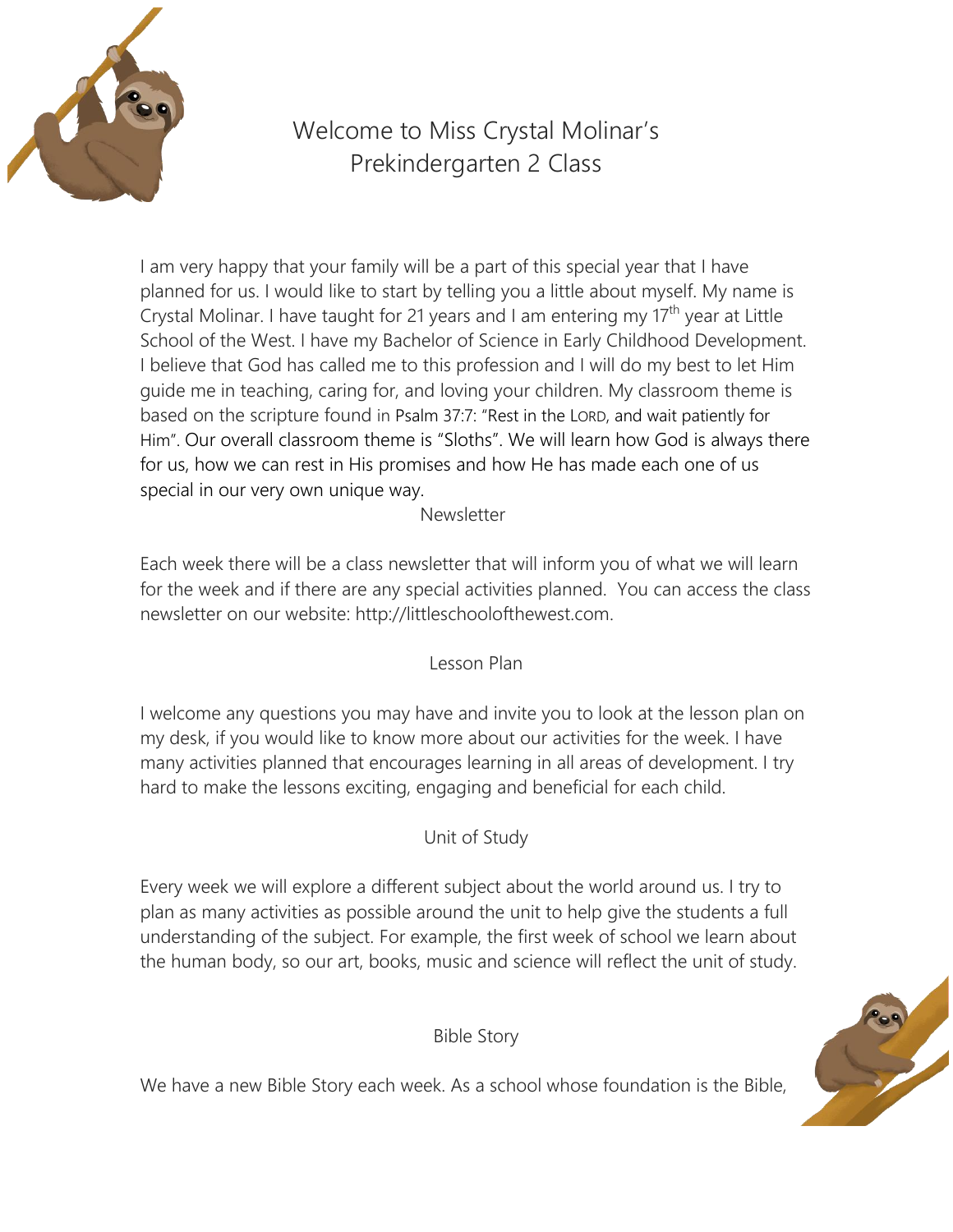we believe in the importance of teaching the children about the people and happenings in the Bible. We do this through our Bible story books, flannel board figures, dramatic play, music, videos, and art. The children will also learn several Bible verses throughout the year. I will send home a color sheet for each verse, so they can share what they are learning in class with you.

### Share Time

Our class will have share time on Thursday or Friday. To make this a learning time, as well as a fun time, I have set up some guidelines. Each week I will list in the newsletter what the share items will be for that week. We have a vast variety of Units of Study so your child will have an opportunity during the course of the year to bring that "favorite" toy. To maintain continuity with the lesson, I ask that one item pertaining to the unit of study be brought. This will be an opportunity for your child to work on their communication skills and speaking in front of their peers. Please have your child bring something each week, but do not allow them to bring any toys that promote violence.

## S.P.A. (Self-Pronouncing Alphabet) Phonics Program

Each week the students will be introduced to a new letter of the alphabet. The students will learn a jingle to help them remember the sound of the letter. Not only do we teach your child to recognize the letter of the alphabet each week, but we also teach your child the sound or sounds. In the case of multiple sounds for one letter (i.e. "A") we take one full week per sound. By the end of the year your child, hopefully, will have grasped not only the recognition of the letter, but also the letter sound.



## Printing Practice

Parents often ask how soon their child will begin "writing" in class. We will begin right away with proper pincer grip and learn the shape of the letters. This is a skill that will develop all year. We will learn how to properly form the letters, starting at the top of the letter and moving from left to right, while properly holding the pencil to form the letters and have fine motor control. Also, I will teach that when writing, some letters are capitalized and some are not, i.e., the first letter in our name. To ensure your child develops these skills correctly, it requires me, while they are printing, to walk around adjusting pincer grips and encouraging proper direct of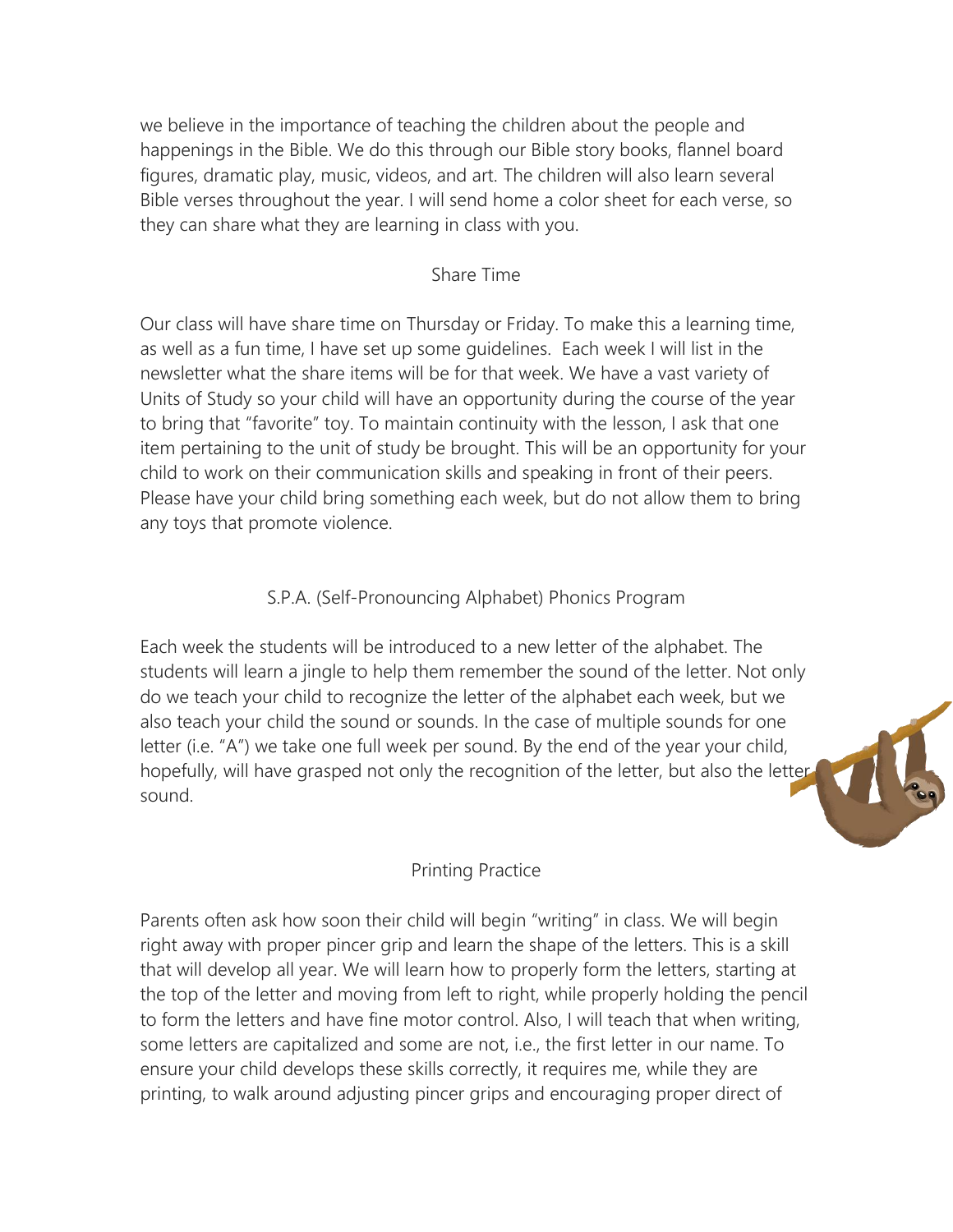the letters.

Health Check

Each day your child attends school we will do a visual health check upon arrival, before you (the parent) leave, to help insure the health and safety of all of our students. This is mandated by the Dept. of Social Service, Community Care Licensing.



Special Happenings

We have many special things happening at school. We will cook special snacks, have fun science experiments and have other special days. I will always let you know in our weekly newsletter what is happening so you, too, can be a part of our day. I sometimes need parent participation, so on those occasions, I will put a sign-up sheet on top of the window of our classroom.

Birthdays

Birthdays are very important to each child. We like to recognize each student on their birthday by giving them a birthday crown. The student may bring a special snack (this is optional). Please let the office know, one month, in advance so we can include this in my lesson plan. Some ideas for this special snack may be: mini muffins, cookies, brownies, or mini cupcakes. Reminder: cakes are not allowed. We celebrate birthdays during morning snack time.

Sticker Cards

To help build your child's self-esteem, I will give each of the students a weekly sticker card. Stickers may be earned in many ways. For example: sitting like a student, being a listener, following the rules, being a helper, knowing the correct answer, etc.

The students work hard all week for their stickers and on Thursday or Friday I will send the sticker cards home. This positive reinforcement helps your child to gain